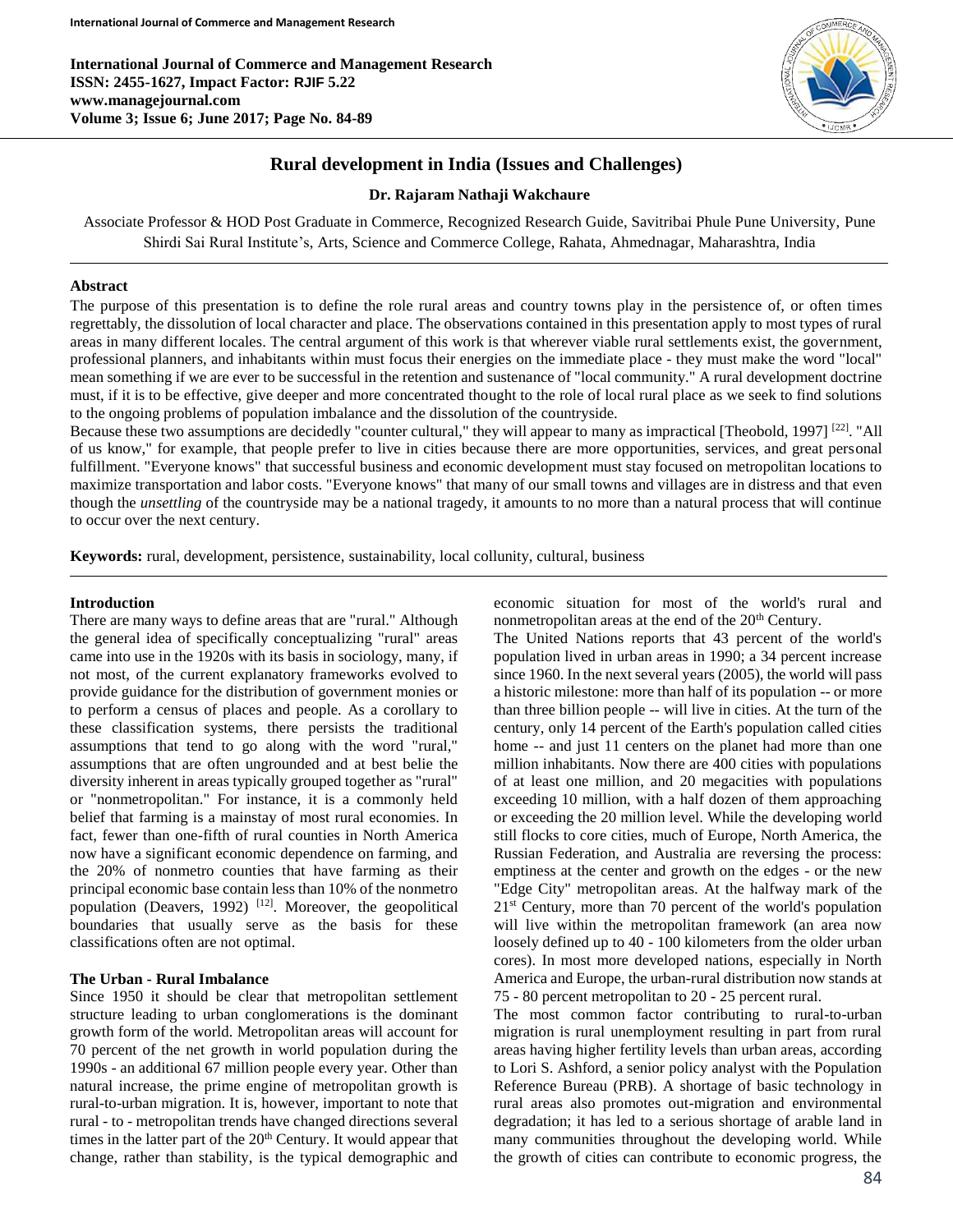study notes that problems arise when urbanization "occurs so rapidly that it strains the ability of urban governments to provide housing, sanitation, public safety, and other necessary services --- and when there are not enough jobs."

## **The New Paradigm**

The relationship between government and economic development began to change marked during the late 1970's and early 1980's. The beginning of the 1980's saw many less developed countries heavily borrowed and unable to service their debt. The physical plant and infrastructure fashioned in the 1950s and 1960s - often of exceptionally poor quality created high levels of service costs that even the most developed nations could not bear. Hardest hit were the rural economies and regional settlement patterns resulting in a virtually unabated flow of resources to the metropolitan areas. The final result was the beginning of the demise of the centrally-planned economy and the ushering of the "Age of Austerity." The concept of integrated population and development planning had to be adjusted in light of the changes brought about by this austerity.

Many planners and development analysts regarded the goals of development under austerity as self-evident and nonproblematic, seeing the only problems as concerning how to attain them. [Nussbaum and Sen, 1989]<sup>[18]</sup>. The new paradigm recognized that both the environment and human settlement where *open* systems and regulated by things happening beyond local and national boundaries - *the Global Economy* - and greatly affected by natural and human imbalances. In short, the *urbancentric* view of the world was called into question, especially the prevalent notion that the purpose of rural areas was to provide food, fuel, and cheap workers. The new paradigm not only recognizes the connectivity of the urban rural spheres, but also addresses the issue of rural vitality. For, unless rural areas are revitalized, the metropolitan centers must ultimately provide the rescue funds and resources to support the countryside. The solution is what we typically call *economic development*. In principle, the new paradigm called for self-sustaining economic growth and social policy designed to provide the requisites of existence and citizenship. While the former can help provide the fuel for the latter, we must be under no illusion that growth itself will fulfill basic needs.

## **The New Century Approach to Rural Planning**

The most important question to be asked is "are rural areas and country towns sustainable as working and living communities?" Many rural areas have proven to be *persistent* – they have sustained while both inner city and suburban area have declined in the face of metropolitan spread. The only reasonable conclusion that can be reached concerning this persistence is their*diversity*. Less than a century ago the rural economy depended almost entirely on resource extraction, agriculture (and support service to agriculture), and fishing.

## **Economic Diversity**

The rural areas that show the most favorable growth and economic strength have their economies based on recreation and tourism. Throughout most of North and South America, Western Europe, Australia, and New Zealand the lure of the natural environment and tourism (place and historicity) are significant parts of their economies. Firms and industries built around the exploitation of amenities show exceptionally strong growth and are a world leader in providing new jobs.

Are rural economies built around tourism and amenities sustainable? Thought on this question is decidedly mixed and generally negative. Tourism, in one form or another is the world's second largest industry. As a whole, this activity *mines* and *extracts* wealth in the form of money and exports the final resources to metropolitan areas where the corporations and trusts reside. Tourism is dependent on wealth and increasing affluence - it is not an activity within reach of the world's poor. Thus, there is a closed cycle of events whereby tourism and amenity based economies demand ever increasing affluence and affluence itself is associated with migration to metropolitan areas. Tourism and amenity jobs are among the lowest paying service industries in the world - or what is termed minimum or subsistence wage in most countries. The firms that service the local industries are labor intensive and built around employment in food service, lodging and accommodation, information assistance, maintenance, and service sales to the traveling public. Since most tourism is seasonal, the industry depends on high migration rates based on *boom and bust* seasons that in turn demand the cheapest labor available. Factors such as poor seasonal weather, higher transportation costs due to both profit taking and increasing costs for fuels can send a local economy into shambles within a short period of time - causing some of the highest unemployment rates in any industry.

Finally, there is the long term (and often conflicting) goal of greater economic sustainability in local areas based on tourism and amenities. The goal is to extend visiting seasons by creating greater opportunity to capture market share of tourism monies. Since 1980 the most popular methods in the western world are gaming or gambling, conventions/meetings, and multiple use recreation (golfing, theme parks, and similar facilities). The controversy over gaming/gambling as a supplement to economic diversity continues in a worldwide debate. Regardless, it has achieved phenomenal rates of return and now appears to be reaching saturation as larger scale enterprises are developed. Wage and salary incomes paid to industry employees are among the highest in rural areas.

## **Remoteness**

Remoteness is the one characteristic that all true rural areas share in common. It is viewed as both an asset and a major liability. Many development specialists and rural sociologists take the stance that remoteness and isolation is an asset. They argue that small structure, vertical leadership, and cooperation are important strengths that contribute to ethic and social identity. Although they acknowledge that interlocal cooperation with regional towns is important, they also counter that individual community ties are the most important process in local development. They imply that to dismiss the importance of local pride, concern, and problem solving capabilities would ignore much of the community's true resource base [Allen, pg. 219].

On the other hand, current economic development practice now strongly encouraged in rural areas promotes intercommunity cooperation, assimilation with other communities, and common work towards development. This is based on the theory that small size and remoteness is *the* major inhibitor of development efforts. Thus, the other side of the problem is how to overcome distance factors in rural areas. In general,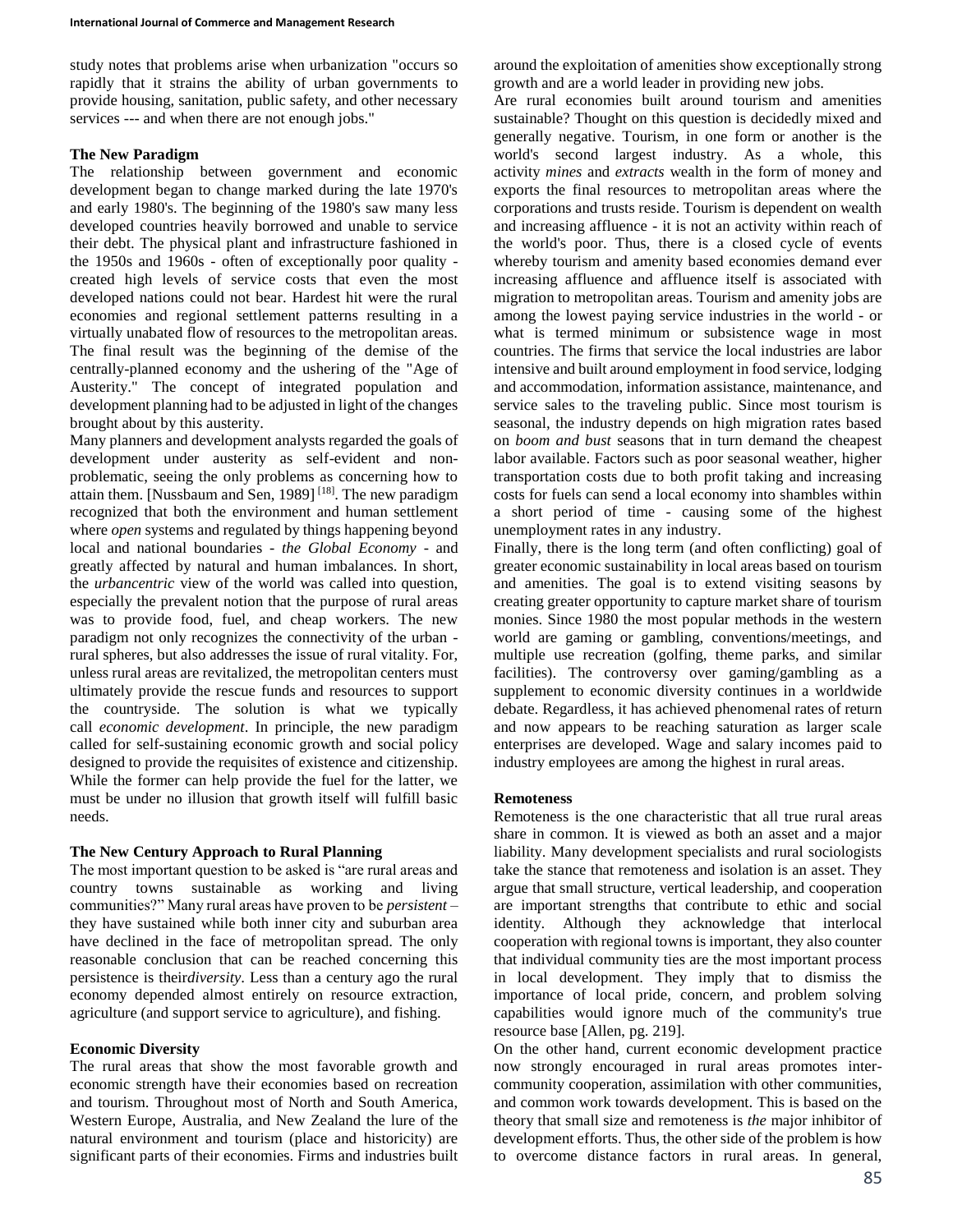remoteness factors are related to four major policy choices in central planning: transportation, critical service deliver, communications, and jobs skills/training.

Communications, more specifically telecommunications amounting to both advanced systems of current technologies, and emerging forms of real time delivery, are predicted by many to be the total planning solution for rural areas. Unlike transportation outcomes, which must overcome *place to place* remoteness, telecommunications offers the hope of *inplace* service and need delivery. It is attractive, if for no other reason, because it offers quick and incremental *upgrade paths* often at a decreasing marginal costs - rather than enormous sunk costs experienced in transportation and regional development.

The final factor to be discussed, because it serves to impact the cost of remoteness, is job skills/ training. No society or societal sector in the global world can afford to concentrate its educational and development resources solely in metropolitan areas. Yet, decentralization of educational resources and development ranks exceptionally high on the list of major expenditures of any nation aspiring to greater sustainability and vitality. Both public and private systems have responded throughout this century to deliver education, jobs skills, and general training to remote areas - both in-place and through regional centers coordinating with outlying communities. But, it would appear that, even with local self-help and capacity building programs, the delivery of these vital services is reaching maximum effort under present funding and technology.

## **Lack of Resources**

A lack of basic resources to meet rural residences' needs is repeatedly shown as a major factor in a community's inability to sustain and maintain community identity and commitment. Resources are understood to mean both fiscal (material) and human and therefore most planning solutions employ a twopronged set of policies designed to increase resource capacity. Efforts to redirect material resources to rural areas have been ongoing throughout the 20<sup>th</sup>Century and far outnumber programs targeted towards urban areas. Worldwide, major efforts include wide-ranging programs such as education (extension), farm and price supports, direct grants-in-aid, revenue sharing, new towns, and health care - to mentioned but a few. No comprehensive assessment of the effectiveness of these programs exists, but few will venture to say that trillions of dollars poured into rural development has not made a difference in the shape of the nonmetropolitan sectors of our countries.

Many rural sociologists argue that it is the scarceness of resources, the need for austerity, and the concomitant appreciation for the assets that do exist that creates the unique blend of community and sustainability thought to be prevalent in the world's nonmetropolitan areas. On the other hand, it is also widely argued that it is the dependence of small communities on others for aid that creates a limited perspective or community vision and a clearly articulated path into the future. Whatever blend of perspective, it is abundantly clear that the request for resources is an all-consuming factor in the life of small communities.

## **Work Diversity and New Rural Industries**

Much of the local economic development (L.E.D.) literature

promotes the development of new rural industries (RIs) as one path to a sustainable countryside [Chuta & Liedholm, 1989]<sup>[9]</sup>. There is little argument that one of the keys to attaining a vital, living countryside is increased job opportunity and quality employment. Although RIs lag behind new service enterprises as the fastest growing component of the rural economy, nevertheless, they play a critically important role in rural economic diversification. However, a minority of rural researchers point to the rise of RIs, specifically in developing regions, as a sign of distress rather than positive rural development.

Tambunan  $[1995]$ <sup>[20]</sup> and others argue that there are two quite different conditions under which rural labor might shift from traditional agriculture, fishing, forestry and extractive pursuits: (a) when labor is pulled or "attracted" out of agriculture into better non-agricultural opportunities; or, (2) when labor is "pushed" or forced out of agriculture by declining employment opportunities into relatively worse RIs (marginal occupations) whose capacity to absorb large quantities is achieved at the cost of extremely low, and possibly declining incomes. The first type of RIs (attracted) are typically run on a more or less stable basis with a business goal of surplus generation and growth using hired labor and a certain degree of technical sophistication. This is in contrast to the second type of RIs which are often seasonal, run with the help of unpaid family labor, using rather primitive technology catering mainly to local markets.

The argument against sustainability and a total planning solution is that a heavy presence of the second type of RIs denotes increasing poverty in the region. Some researchers note, therefore, that the presence of the second type of RIs can only be justified on the basis of their labor intensity and not productivity or income gains.

#### **Building Local Capacity as a Route to Sustainability**

Throughout North America, much of Western Europe, Australia, and New Zealand, community generated rural revitalization (generally termed Local Economic Development - or LED) is currently a matter of considerable profile. A prominent feature of this activity is what is termed the *process related dimensions* of rural LED -meaning that the capacity of individual communities to bring about a better future for themselves depends in no small measure on how well they are equipped in terms of leadership and team related skills.

The root challenge of all rural communities must be the shaping of new strategies responsive to the enduring realities of rural economies and cultural life - high unemployment; persistent poverty; deteriorated social well-being; lower earnings; and diminished health care - as well as changing national and global circumstances. Revitalizing "rural" must include the participation of small communities in search of positive change, whereby local people are encouraged to think more about their futures and to put into practice their ideas for securing those futures. Capacity building, therefore, deals mostly with the ability of local people to solve problems. These *process dimension programs* seek to bring about change by forging new skills within rural communities related to leadership, mediation and conflict resolution, group processes, understanding the business of government, and the articulation of a shared vision. In the simplest terms, capacity building can be defined as increasing the ability of people and institutions to do what is required of them [Newlands,  $1981$ ]<sup>[19]</sup>.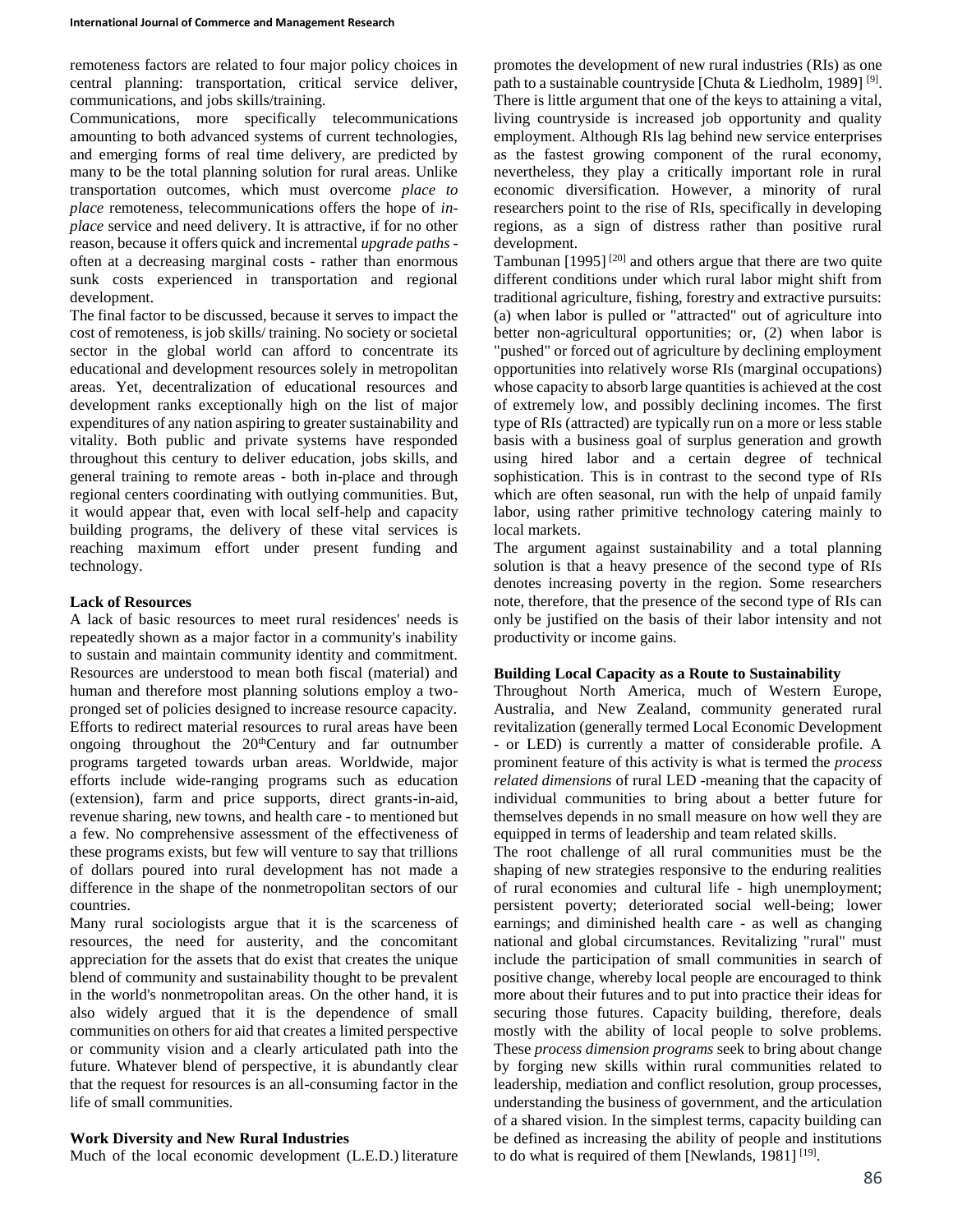# **Counterurbanizing the Countryside - Evidence of Change?**

Throughout this century migration flows worldwide follow a recognizable pattern: from rural to urban, from mountains to plains, from undeveloped countries to developed countries. These population flows are marked by diversity, complexity, and change leaving many of the small, remote rural areas in a final stage of disintegration. Thus, population reversal (*counterurbanization*) has become one of the hallmarks of a sustainable, living rural countryside.

On a worldwide scale, recent literature assesses counterurbanism as occurring throughout much of the world albeit at very diverse rates [Campsion, 1989; Coppack *et al*., 1989; Lessinger, 1991]<sup>[16]</sup>. In truth, the evidence for urban population dispersal is strong while the proof for rural rejuvenation is weak. As noted, the reasons for this phenomena are diverse and complex, and should not be confused with temporary labor migration, but from an overall standpoint there are three controlling factors.

First, it is important to understand that the predominant growth form in the world today - metropolitanism - is undergoing considerable change. Traditional rural communities lying within 65 to 120 kilometers of the metropolitan fringe show a strong propensity to expand in population size and economic diversity. This large sphere of distance influencing surrounding fringe areas, sometimes called *penturbia* or the *component economic area*, is quite possible the final wave of spatial development of large urban centers before urban agglomeration occurs. Forces associated with this change are many, but predictable. In the U.S., it is often associated with the quest for more affordable housing, less computing to work, educational opportunities for children, lifestyle and amenities. Since most - if not nearly all - of the communities within the 65 - 120 k growth ring are classified as rural or small town (ranging from 15,000 to 5,000 and under), it is not surprising that demographers report new rural growth and counterurbanism.

Second, not all of the more remote rural areas have experienced depopulation. Fully 25 - 30 percent of communities in the more developed countries report that small towns have gained in population during the past 30 years. Again, the factors associated with this growth are complex, but can be said to center around several major causes. The presence of tertiary (university) education systems is important, as is the location near major transportation links. The main factor, however, at least in North America and Western Europe, are amenity rich areas attracting lifestyles, tourism, recreation, elderly retirement, and land investment opportunities.

Third, although the most remote rural communities show considerable aggregate population loss, some (but not many) seem to have beat the odds and sustained or even exhibit growth while their neighboring communities have perished. The evidence for this counterurbanism is sketchy at best and relies mainly on individual case studies rather than aggregate data, and for every success story there appears to be dozens of declining towns. There is solid evidence that renewed local leadership from in migrant entrepreneurs (especially retirements) plays a role in some counter-urbanization. Governmental and private economic development programs must surely account for a portion of this reversal - although the evidence is not clear. The economic phenomena of *clustering of related economic activities* may, in fact, play a greater role. Governmental direction of capital expenditures, often using triage concepts, seems to have an impact in larger remote rural communities when prisons, hospitals, and related facilities are constructed.

## **Regional Country Towns and Rural Stabilization**

Certainly one of the bright spots among rural researchers is the role played by the Country Towns in remote, rural areas. Called *"growth poles"* or *"regional centers"* in the 1960s, these large towns - or small cities, as some prefer - appear to provide a major stabilizing force in all nonmetropolitan areas.

Regional country towns display a wide population variance, depending on the degree of remoteness and economic function. In North America, regional towns rarely display a population base less than 10,000 persons, but the median size is 25,000 and will range upwards to 50,000 persons. *Diverse dependency* will typically begin to appear around the 10,000 person level and becomes statistically significant at 25,000 persons. Diverse dependency is a term coined by the United States Bureau of Economic Research and rests on the concept of local economic function [E.R.S. County Typology, 1995].

### **Economic Dependency Types include**

- 1. Farming-dependent--Farming contributes a weighted annual average of 35 percent or more of total labor and proprietor income.
- 2. Mining-dependent--Mining contributes a weighted annual average of 25 percent or more of total labor and proprietor income.
- 3. Manufacturing-dependent--Manufacturing contributes a weighted annual average of 35percent or more of total labor and proprietor income.
- 4. Government-dependent--Government contributes weighted annual average of 25 percent or more of total labor and proprietor income.
- 5. Services-dependent--Service activities (private and personal services, agricultural services, wholesale and retail trade, finance and insurance, transportation and public utilities) contribute a weighted annual average of 50 percent or more of total labor and proprietor income.
- 6. Non-specialized-- Not classified as a specialized economic type.

There is worldwide evidence that the larger regional country towns are rapidly approaching non-specialized economies, although employment tends to be heavily weighted in favor of services and manufacturing, as they assume the leading provider roles in their spheres of influence. It also appears that they have or will soon gain the necessary concentration of capital, population mass, and economies of scale to provide the essential development functions, health care services, manufacturing and employment opportunities, and cultural assets to sustain large and remote rural hinterlands.

The concept of rural *triage* is especially important for centralized decision makers considering policies on regional towns. *Triage* is, of course, an emergency medical technique for concentrating on those patients that show the best promise of recovery rather than those in critical condition or those that will probably stabilize. Given the assumption that small, remote rural centers have little hope of a sustainable future unless they are linked to unique resources, and that rural communities tied to metropolitan influence will be sustainable in the future, the best policy may be to concentrate on all but the most critical resources on those communities which, given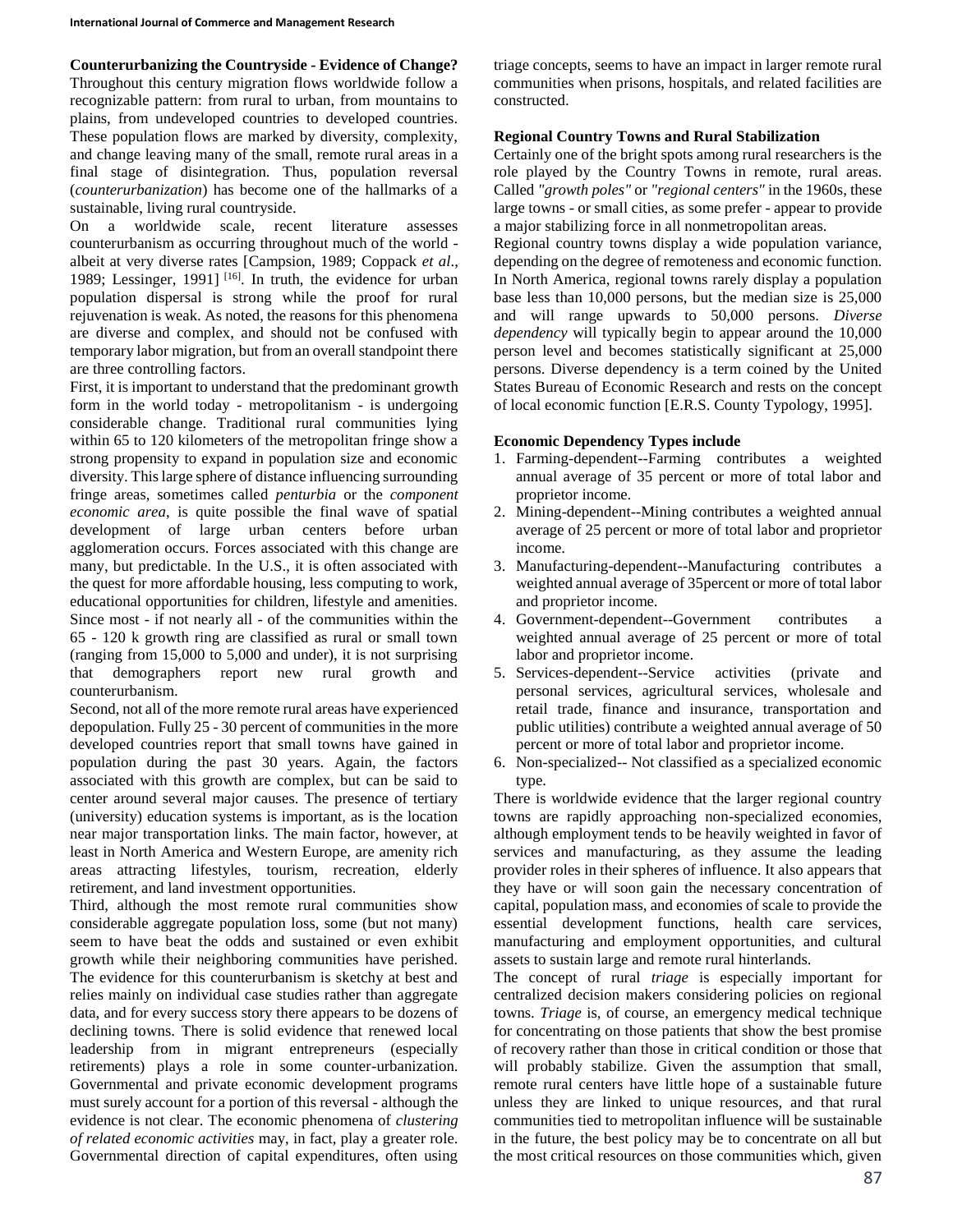immediate attention, demonstrate great promise.

Regional country towns fit this classification nicely. First, they are survivors in their spheres of influence - they have managed to gain supremacy over their economic hinterlands. Second, they are sustainable from the standpoint that they have the capacity to provide both employment, food, and shelter at some of the most reasonable costs in the world today, Third, they can provide a partial solution to the *exit roads syndrome* from smaller rural areas by providing retirement opportunities for the elderly and educational chances for youth who would otherwise naturally migrate to metropolitan areas. Finally, they provide an excellent occasion for government to decentralize their social and service functions in the more remote areas of a nation. If the concept of local economic redevelopment holds promise, then it must decentralized empowerment to the local place.

### **The Impact of Telecommunications**

"While we weren't looking, the future arrived" [Cong. Office, 1997]! Since the middle 1980s, futurists such as Alvin Toffler [Toffler, 1985]<sup>[23]</sup> have said that "it is certainly no secret that our society is moving away from a manufacturing focus and becoming an information driven machine. The nascent markets of the next century are based on value-added service which are typically the result of adept information management." [page 43]. The heart of this new information *Third Wave* technology is the digital network and digital communications via the computer modem, faxes, and wireless telephones.

The true, large scale impact of telecommunications on rural areas lies some distance in the future; some would say between the year 2030 and 2050 before global wireless is a truly dependable and integrated source of doing business. Even now in 1997, digital communications through the *Internet* are reforming some selected market relationships between rural and metro locations. Without a doubt, telecommunications will have a marked impact on the two overriding factors that affect non-metropolitan performance: remoteness and labor pools.

Reliable, real time telecommunications cannot solve, but will certainly diminish the impact of distance between more remote rural locations and their major markets and suppliers in metro areas. The bourgeoning service sector worldwide that is essentially responsible for the assimilation, interpretation, and management of information will no longer be place bound location will be irrelevant assuming that global communications will be the same everywhere. Telecommunications will be a major factor in transforming, rather than reforming, the way rural communities do business and live their lives. No amount of digital information can reform the basic distinction between the urbanized and the small place given the massive imbalance of resources. It cannot be *a total planning solution*, but it can help to create a greater competitiveness in the way rural people receive their education, medical and social care, market their goods, acquire their supplies, and conduct their affairs. It is assumed that rural areas already showing signs of great vitality will be best positioned to benefit from the new technologies and more remote centers already in decline the least.

There is, however, a counter hypothesis to this argument. Telecommuting may contribute to further suburbanization and urban sprawl by releasing households from location constraints related to maximum acceptable commute time and distance (Mokhtarian, 1991b). Because the practical use of modern digital telecommunications is such a relatively new activity, no studies have been able to confirm or deny this hypothesis (Handy, 1994). If this indeed occurs, the environmental costs of further sprawl could far outweigh benefits received by reduced automobile and office use. It is difficult to estimate the likelihood of this scenario because there are so many factors contributing to housing location decisions.

The second overriding factor related to rural - metro imbalance likely to be impacted by telecommunications is the labor pool itself. Remote, rural areas may (at least according to some studies and many common perceptions in local economic development) be good places to start both services and new start-up firms, but they cannot sustain the need for increased capital and labor due to lack of available resources and worker pools. The concept of *telecommuting* - large groups of workers who are place bound throughout a nation, but who work for a remote and centralized firm via digital communications - will diminish the need for regional labor. The argument that telecommunications can never supplant the need for specific site, skilled labor in manufacturing and fabrication will always remain valid, however it is necessary to realize that most now agree that the distinction between value-added activities and services is becoming less important.

### **Conclusions**

Throughout this paper I have suggested that change is the price of the rejuvenation of the countryside and the survival of small towns. In most cases, adequate levels of employment and income cannot be expected from traditional sectors - especially if rural areas are expected to decouple from metros. The real choice, as Galston suggests, will be between decline and forms of innovation that will leave neither individual lives nor the structure of social relations unchanged. Some, perhaps many, rural residents will both resent and regret these changes, but they cannot be avoided. Every way of life requires some economic basis, but a commitment to preserving a *total way of life* in the face of profound economic and social change cannot hope to succeed. Individuals who are devoted to continuity of place, who want a sustainable base for the generations who follow, must therefore accept some degree of discontinuities of economic and social life.

"To be successful, efforts to rejuvenate the rural countryside must rest on genuine local preferences. Underlying these preferences is some understanding of what rural individuals, considered simply as citizens of a country, are thought to deserve. Since the 1940s many countries have made the political determination that all citizens, regardless of place, were entitled to electricity, decent roads, schools, and adequate water/wastewater facilities. The question in the next century is whether access to information management through digitalization and fiber optics will be similarly defined as elements of social citizenship. The question is on the table, and the viability of most of our rural areas hangs in the balance." [Galston, p. 266]

#### **References**

- 1. Allen John C, Don Dillman. Against All Odds: Rural Community in the Information Age, Boulder: Westview Press, 1994.
- 2. Alonzo William. AThe Interpretation of Rural and Urban America, presented at the Workshop on Population Change and the Future of Rural America, Aspen Institute,